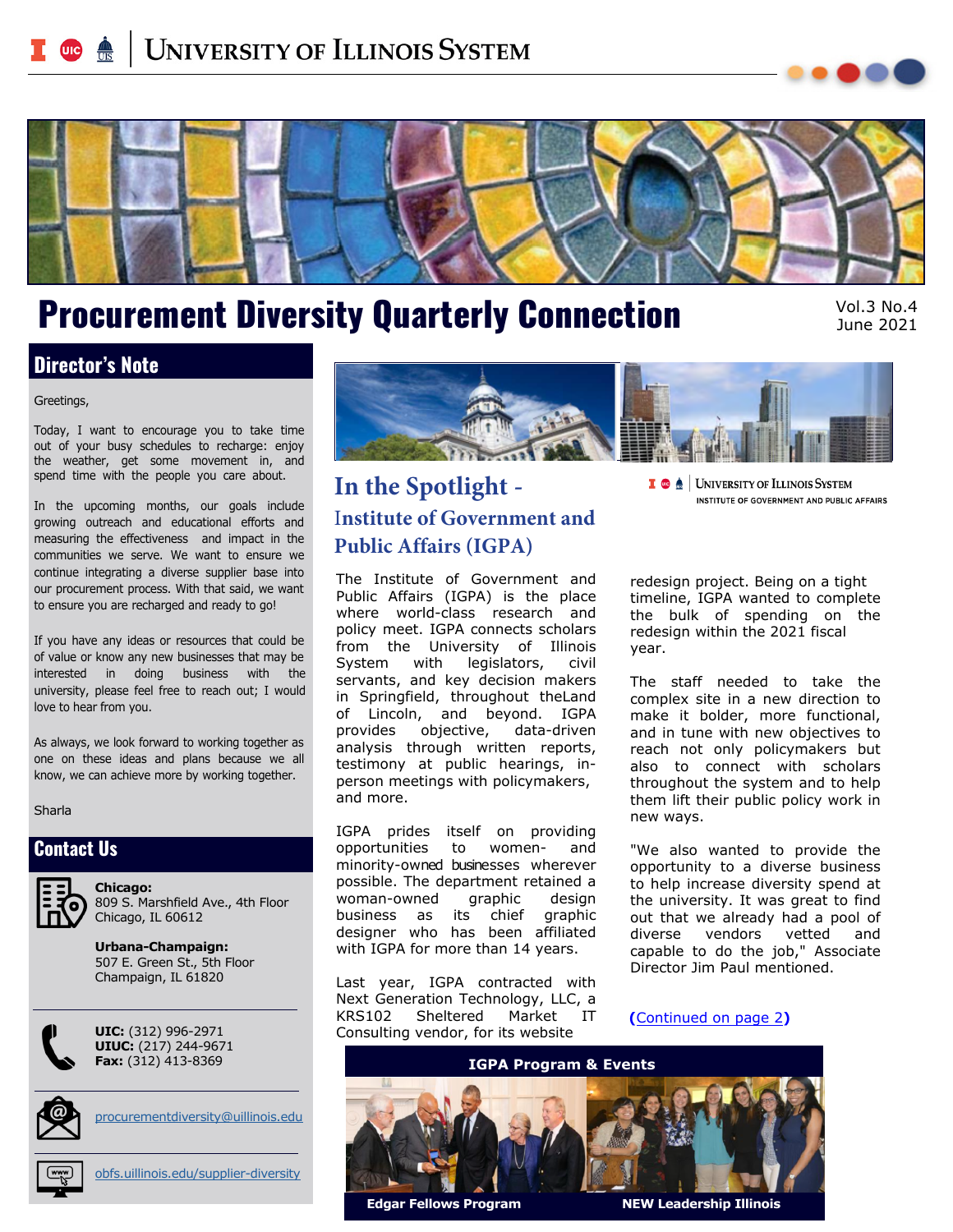#### **Page 2**

# <span id="page-1-0"></span>**In the Spotlight**

### [IGPA \(continued\)](#page-0-0)

Next Generation Technology greeted IGPA team with a can-do attitude from the very beginning. They presented a bold proposal with an ambitious yet realistic scope of work, and they beat the competition by a significant amount. "The NextGen team has been amazing to work with. They have presented a new and flexible design that will enable IGPA to tailor content to meet our need and achieve our goal. They have met every challenge along the way with a professional approach and rapid results," stated Paul.

"The people of Illinois have made an incredible investment in the University of Illinois System, and our work helps return that value by supporting research-driven policymaking that improves people's lives. Next Generation Technology is helping IGPA make this so," Paul finished.

To learn more about what IGPA does, please visit [https://igpa.uillinois.edu/.](https://igpa.uillinois.edu/)

**On behalf of the University of Illinois System, OPD would like to say "thank you" IGPA for working collaboratively to utilize a diverse firm embodying the spirit of the supplier diversity program.** 

# **Policy Updates & Reminders**

#### **Business Enterprise Program (BEP) Goal Changes**

Public Act 101-0657, which was signed into law by the Governor on March 23, 2021, affects the Business Enterprise Program (BEP) and the University's responsibilities under the BEP Act as well as the Illinois Procurement Code. Changes include an increase to the State's overall BEP goal from 20% to 30% excluding construction contracts. In support of increasing diversity participation, University leadership decided to increase its construction goals to 30% at UIUC and UIS as well as on its Professional Service Consultants (PSC) contracts. Secondly, the law requires a "commitment to diversity" to be one of three components in evaluating all RFPs representing 20% of the technical points. The evaluation factors will be communicated by the CPO-HE in the near future.

### **Renewals**

Currently, under Section 575/8i of the BEP Act, the Office of Procurement Diversity (OPD) reviews all existing contracts at least six (6) months prior to renewal to determine if:



- the contract goal is being met by the prime;
- the contract goal should be increased based on market conditions and availability of certified firms;
- for contracts with no existing goal, a contract goal can be established. If so, OPD shall encourage the prime to amend the contract to include the contract goal and to complete a utilization plan.

Public Act 101-0657 adds Section 20-60(f) to the Illinois Procurement Code and

provides that no vendor shall be eligible for renewal of a contract when that vendor has failed to meet the goals agreed to in the vendor's BEP Utilization Plan unless the State agency/university has determined that the vendor made a good faith effort towards meeting the contract goals and has issued a waiver or that vendor is otherwise excused from compliance by the chief procurement officer in consultation with the university.

For details, please visit [https://www.ilga.gov/legislation/publicacts/101/101-0657.htm.](https://www.ilga.gov/legislation/publicacts/101/101-0657.htm) 

OPD is responsible for completing the new BEP Goal Waiver Request Form effective immediately.

### **IPHEC2140 to Replace KRS102 Sheltered Market IT Consulting Contracts**

Please note that the KRS102 IT Award expires June 30 and will be replaced with IPHEC2140 for all Higher Education institutions to utilize. Selected firms can be found on the Higher Education Procurement Bulletin [https://](https://www.procure.stateuniv.state.il.us/dsp_notice.cfm?Uni=IPHEC&PN=IPHEC2140) [www.procure.stateuniv.state.il.us/dsp\\_notice.cfm?Uni=IPHEC&PN=IPHEC2140.](https://www.procure.stateuniv.state.il.us/dsp_notice.cfm?Uni=IPHEC&PN=IPHEC2140)